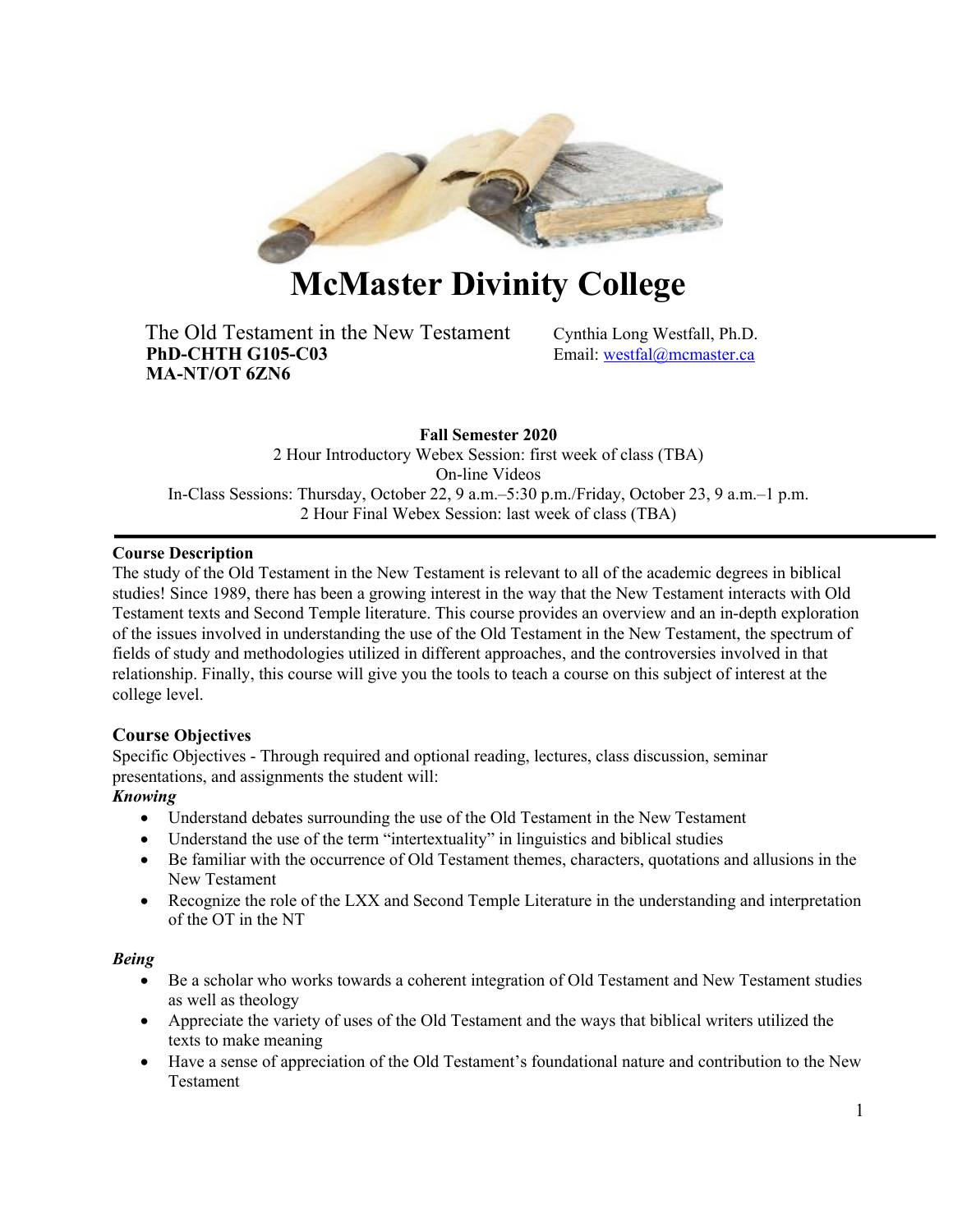• Academic transformation in a faith context

# *Doing*

- Practice an approach to the study of the OT in the NT and apply an appropriate methodology
- Demonstrate an understanding of the issues of the OT in the NT and engage in critical thinking, the formation of penetrating questions and irenic response in interaction and response papers
- Practice skills for conference presentation and publication
- Practice the skills of revision after receiving feedback
- Design a syllabus for the university level that incorporates the insights from the lectures, seminars and readings

## **Course Prerequisites**

Acceptance in the MDC MA or PhD biblical studies program. This is suitable for both OT and NT MA and PhD students.

# **Course Requirements**

This is a graduate research level course. It is assumed that students will perform as graduate research students to facilitate learning. Students will be expected to watch the course videos and to do suitable academic work outside of the classroom. Successful completion of the course requires satisfactory completion of the course requirements. Failure to make a valid attempt to complete the requirements may constitute grounds for failure of the course.

## *Participation* (10%)

The student will view course videos posted on Avenue to Learn and engage in online participation through **posting weekly** significant questions and/or comments that interact with the online videos as well as primary and secondary literature, and through **responding weekly** to the questions and comments of the other students. Participation in the in-class session will involve reading all seminar papers in advance and coming to class with at least one question to ask each presenter.

## *Reading* (10%)

Students will read 4,000 pages from works on the Old Testament in the New Testament. A general introduction to the course subject is required and a short bibliography is included for further reference; each student will want to build a more extensive bibliography. Students will submit a bibliography with itemized number of pages read and total page count on Avenue to Learn by **11:59 p.m. on Dec 11**.

# *Written Assignments*

# **Major Paper & Presentation** (40%)

Each student will write and present a major paper (6,000 words, excluding notes and bibliography) **due Thursday, October 15 at 11:59 p.m.** submitted to Avenue to Learn and the course DropBox. Each student will make a seminar presentation of their paper (at least 20 minutes) during the in-class sessions on October 22–23. After a response paper is presented, the student will in turn respond and field questions. The student will then incorporate the feedback given, revise their paper, and resubmit their **final draft by December 4 at 11:59 p.m.**

The topic of the paper may focus (for example) on one of three approaches in the discussion of the use of the OT in the NT

- The use of an Old Testament theme, character, icon or book in the Second Temple Literature & the New Testament
- The patterns of exegesis in use of the Old Testament in a New Testament book, or a writer's work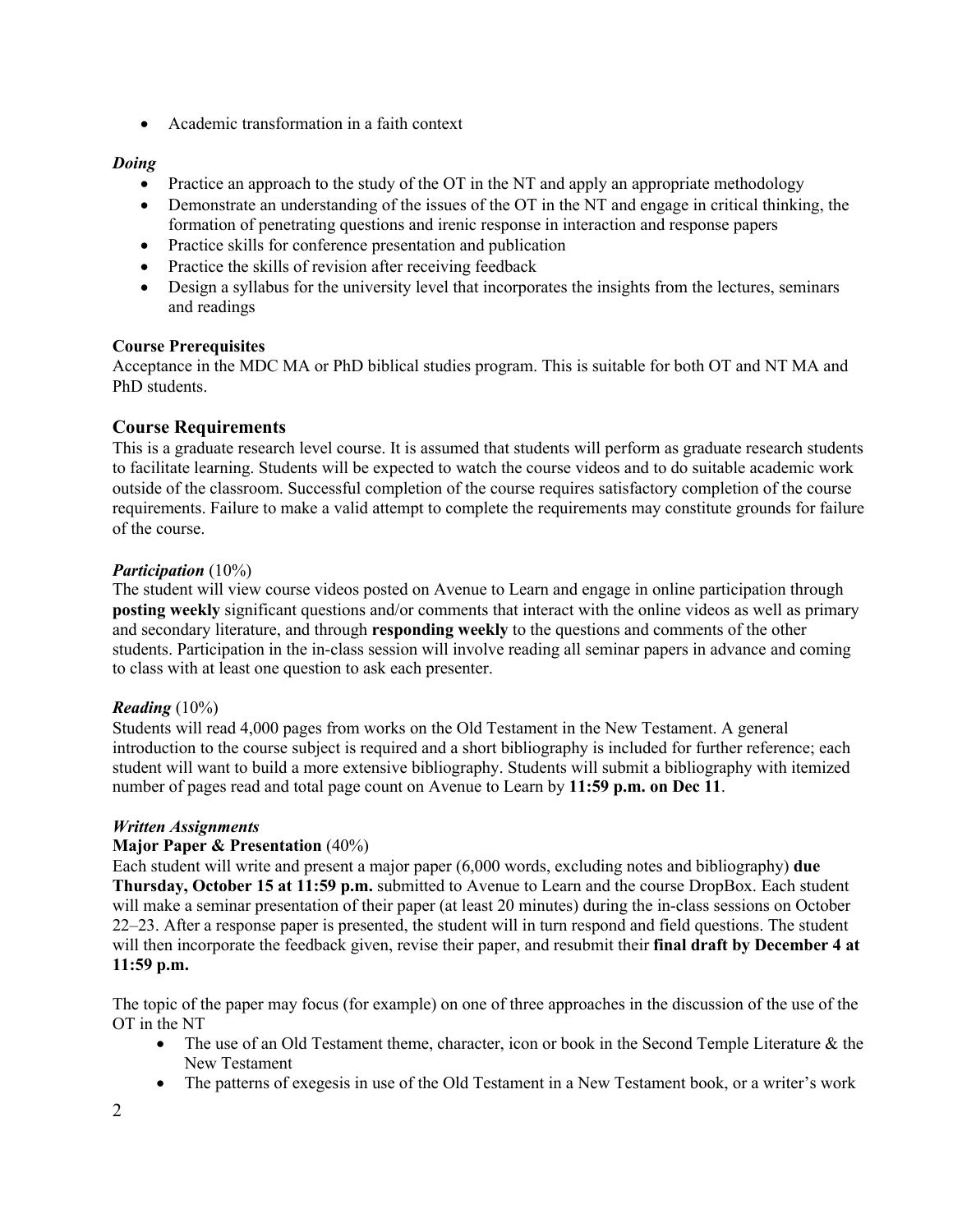(Luke, Paul, Johannine, Petrine)

• An analysis of the use of the Old Testament in a specific New Testament passage. The student will make a class presentation on the paper with appropriate visual helps.

## **Response paper & Presentation** (20%)

Each student will write a response paper (1,500 words) that interacts with another student's paper (assigned during the introductory WebEx Session), and submit it to Avenue to Learn on **Thursday, 9 a.m. on October 22**. The student will study and research the paper's approach/topic, methodology, literature and current discussion in order to interact with it critically, demonstrating in-depth research and documentation in the paper. The student will present their response in class after the paper presentation.

#### **Syllabus & Presentation** (20%)

A detailed syllabus and lecture outline for a college level course that integrates insights from your course reading and the papers, **due the last week of the course at the final WebEx session**. The syllabus will be submitted in the course DropBox and will be available to the entire class during the presentation.

The professor assumes that students already know how to research, write and orally present papers. Both content (research, organization of material including methodology  $\&$  analysis) and presentation (mechanics and style) are important. Each student must utilize the MacDiv style guide at https://mcmasterdivinity.ca/resources-forms/mdc-style-guide/.

If the student fails to submit the paper at class time, a late penalty of 2% a day will be applied to the paper's final grade, but no papers will be accepted after the Friday preceding the presentation. Similarly, it is expected that the quality of the paper submitted for the seminar presentation is a graduate level paper with all required elements; failure to meet standard in the presentation paper will result in a reduction of the final grade. The respondents will be given consideration if the paper is late, though the presentations will still take place as scheduled.

## **Presentations & Feedback**

Presentations of papers and syllabi should both practice skills for presenting papers and responding at conferences, particularly in fielding questions, and should include visual aids such as handouts and PowerPoint.

Every student will be given feedback on their major papers from the professor verbally and in writing as well as verbal response from class members will accordingly revise their paper. The revision of papers is an academic discipline that virtually anyone who seeks publication needs to practice.

There will not be an opportunity to revise response papers.

## **Textbooks and Materials**

## *Required Texts*

- Porter, S.E. (ed.). *Hearing the Old Testament in the New Testament.* McMaster NT Studies Series; Grand Rapids: Eerdmans, 2006.
- Moyise, Steve (ed.). *The Old Testament in the New Testament*. 2<sup>nd</sup> ed. London: Bloomsbury T&T Clark, 2015.
- Oropeza, B. J. and Steve Moyise. *Exploring Intertextuality: Diverse Strategies for New Testament Interpretation of Texts*. Eugene, OR: Wipf and Stock, 2016.

A standard edition of the Greek New Testament, such as the Nestle-Aland (26th or 27th edn), UBS (3rd or 4th edition)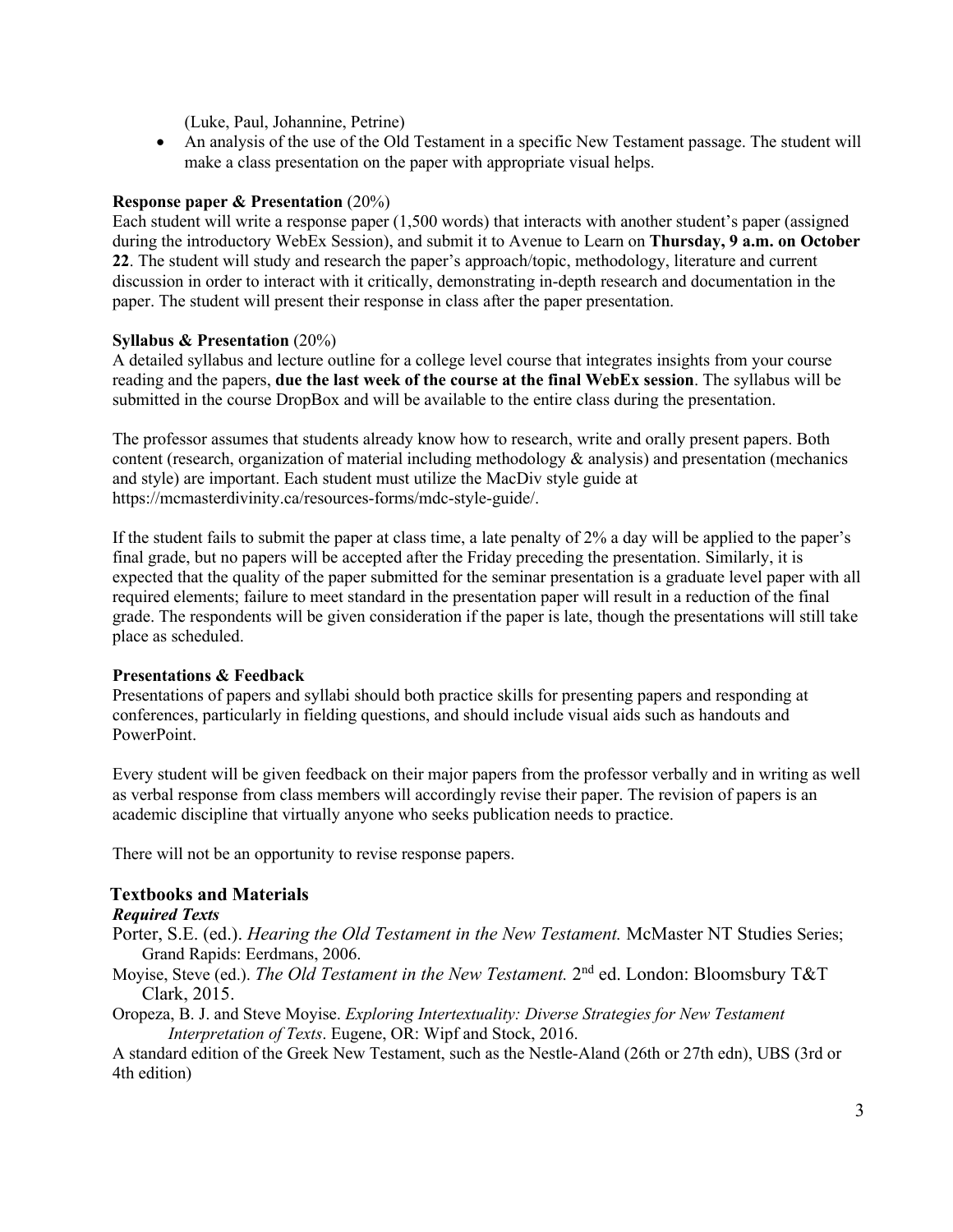A copy of the Septuagint such as Rahlfs, *Vetus Testamentum Graecum* or *Codex Vaticanus Biblia Hebraica Stuttgartensia* Class Reading –any handouts

#### *Recommended*

Court, J.M. (ed.). *New Testament Writers and the Old Testament: An Introduction.* London: SPCK, 2002.

## *Textbook Purchase*

See instructions on the MDC website

## *Additional Materials*

Handouts for lectures and class discussion will be made available in the Course DropBox by class time. Students will be responsible to submit their papers in the Course DropBox one week before their oral presentation.

## **Course Assessment**

Each student is required to complete the following requirements:

- Class participation (10%)
- Major Paper & Presentation (40%)
- Response Paper & Presentation (20%)
- Syllabus  $(20\%)$
- Reading  $(10\%)$

All assignments must be completed by **Dec 11** to pass the course.

## **Classroom Behavior**

## *Attendance*

Students should be on time to class or be prepared to offer an explanation to the professor. Students are expected to stay for the entire class session, unless arranged in advance.

## *Participation*

Please respect the opinions of others without disrespect or ridicule, even if you do not agree with them. However, feel free to respond logically and critically in an orderly manner. Similarly content in all papers should be irenic while it critiques alternate positions.

Students are not expected to be doing work on any other subject except that which is appropriate in the course outline.

Students are not to carry on off-topic conversations in class.

Students may eat or drink in class if they do not distract others and they clean up.

Students who fail to respect these guidelines will be dismissed from the class with consequences.

## **MDC Policies**

## *Academic Honesty*

Academic dishonesty is a serious offence that may take any number of forms,

including plagiarism, the submission of work that is not one's own or for which previous credit has been obtained, and/or unauthorized collaboration with other students. Academic dishonesty can result in severe consequences, e.g., failure of the assignment, failure of the course, a notation on one's academic transcript, and/or suspension or expulsion from the College.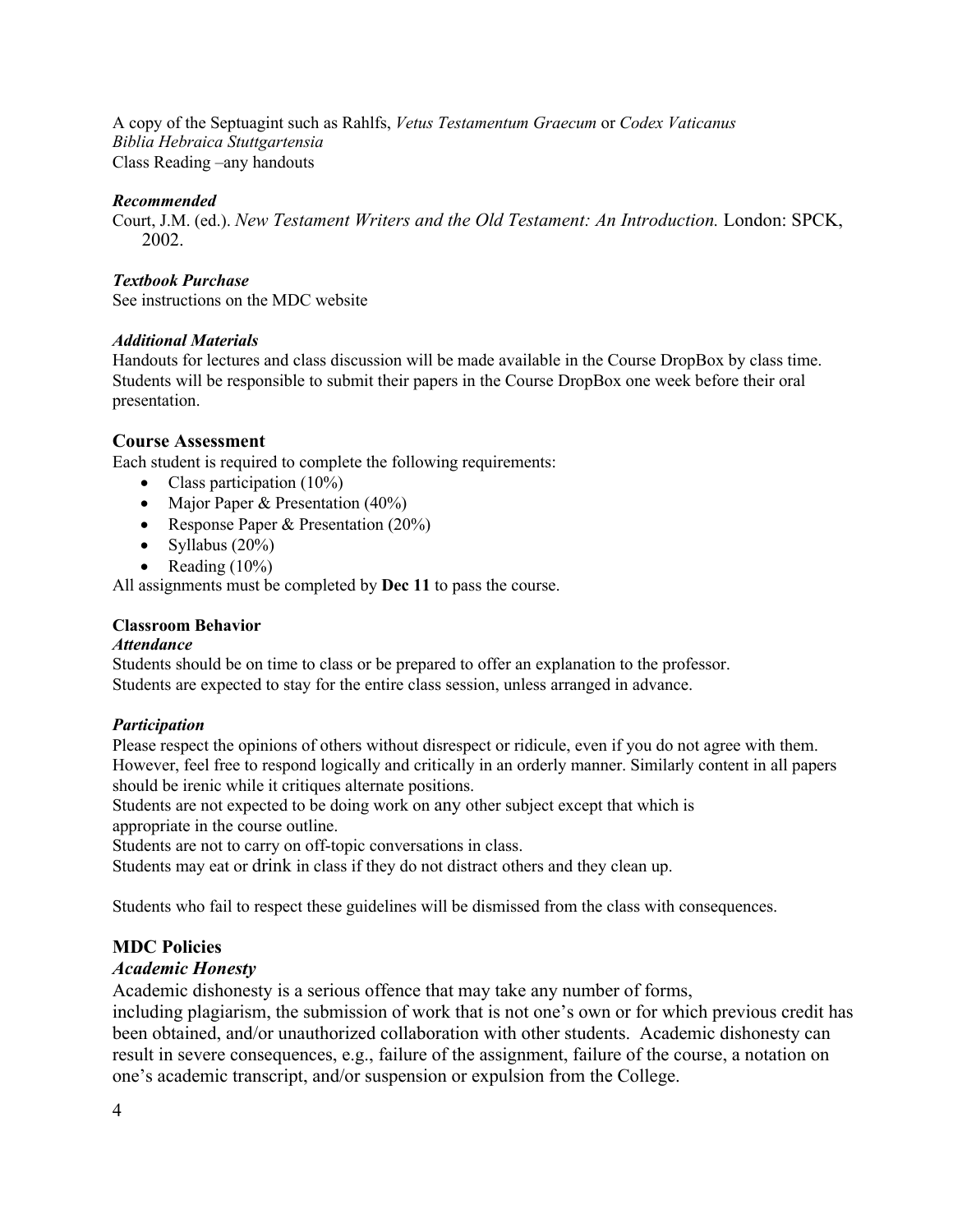Students are responsible for understanding what constitutes academic dishonesty. Please refer to the Divinity College Statement on Academic Honesty ~ http://www.mcmasterdivinity.ca/programs/rules-regulations

# *Gender Inclusive Language*

McMaster Divinity College uses inclusive language for human beings in worship services, student written materials, and all of its publications. In reference to biblical texts, the integrity of the original expressions and the names of God should be respected. The NRSV and TNIV are examples of the use of inclusive language for human beings. It is expected that inclusive language will be used in chapel services and all MDC assignments.

# *Style*

All stylistic considerations (including but not limited to questions of formatting, footnotes, and bibliographic references) must conform to the McMaster Divinity College Style Guidelines for Essays and Theses

Failure to observe appropriate form will result in grade reductions.

## **Appointments, office hours, etc.**

In lieu of office hours during our pandemic schedule, I am available to you via Skype calls, Face Time, or phone (289-238-9836). Contact me if I can assist you in any way via e-mail: westfal@mcmaster.ca

# **Disclaimer**

This syllabus is the property of the instructor and is prepared with currently available information. The instructor reserves the right to make changes and revisions up to and including the first day of class.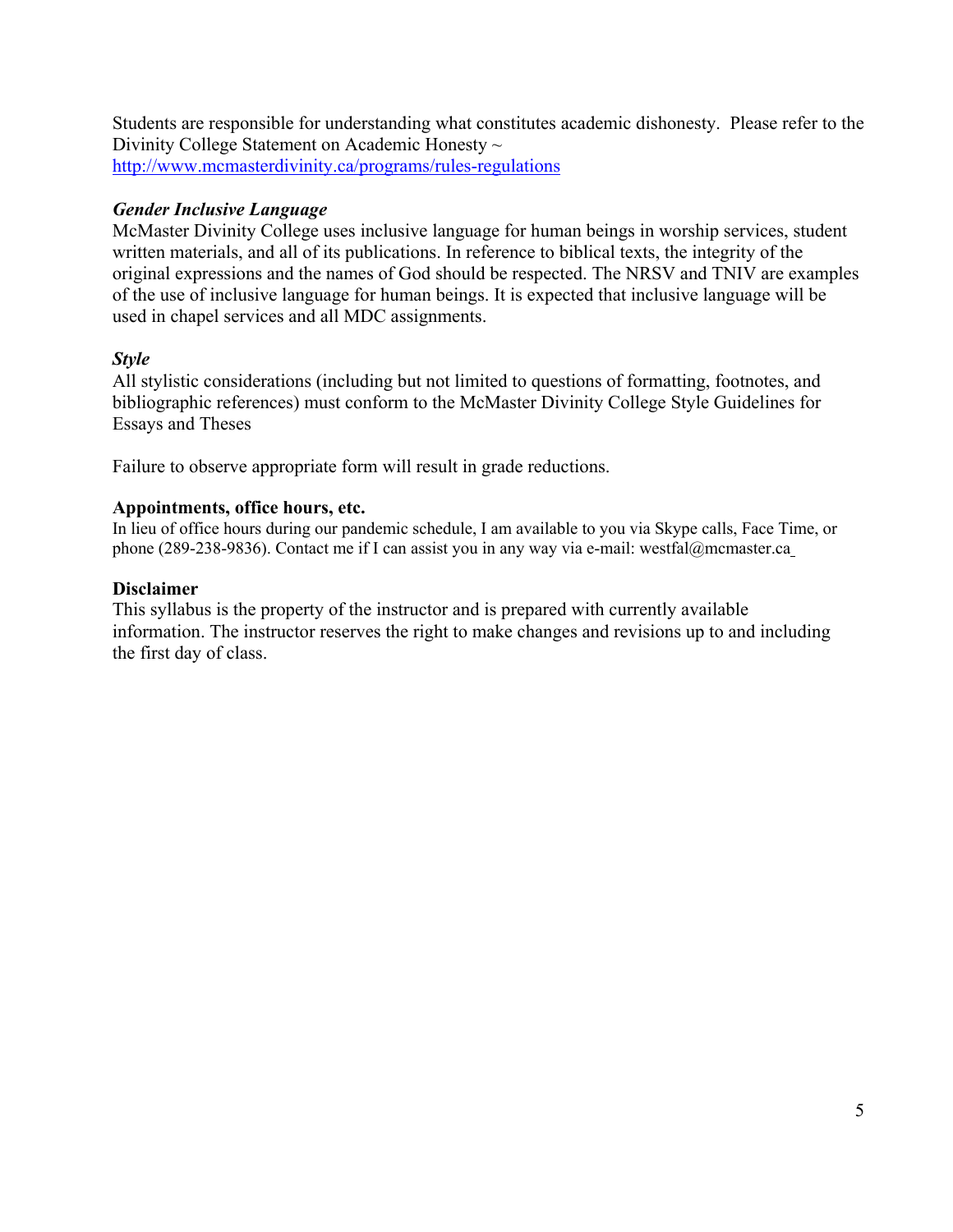The final **Daily Schedule** will be released after our introductory WebEx session.

| Date       | <b>Class Session</b>                                                         |
|------------|------------------------------------------------------------------------------|
| Sept 14-18 | WebEx Introduction to course and the study of the OT in the NT               |
|            | Assignments for response papers                                              |
|            | Personal Course Objectives                                                   |
| Sept 21-25 | Video: Spectrum of fields of study                                           |
|            | Read:                                                                        |
|            | Moyise, The Old Testament in the New Testament. 1-28.                        |
|            | Porter, Hearing the Old Testament in the New Testament. 1-82.                |
| Sept 28-   | Video: Terminology and Intertextuality                                       |
| Oct 2      | Porter, S.E. "The Use of the Old Testament in the New Testament: A Brief     |
|            | Comment on Method and Terminology." E-copy is in Dropbox                     |
|            | "Further Comments on the Use of the Old Testament in the New Testament."     |
|            | Moyise, The Old Testament in the New Testament, 205-16                       |
|            | E-copy is in Dropbox.                                                        |
| Oct 5-9    | Video: Methodologies                                                         |
|            | Read:                                                                        |
|            | Moyise, The Old Testament in the New Testament. 29–204.                      |
|            | Porter, Hearing the Old Testament in the New Testament. 83-294.              |
|            | Westfall, "Space and the Atonement"                                          |
| Oct 12-16  | Video: Composition, Asking Questions, Presentations                          |
|            | Analysis of a Sample paper                                                   |
|            | Major paper due Thursday, 11:59 p.m., Oct 15                                 |
| Oct 22-23  | In-class Session. Presentation of papers and Response Papers                 |
|            | Question and Answer sessions                                                 |
|            | Response papers due Thursday, Oct 22, 9 a.m.                                 |
| Oct 26-31  | Hybrid Week                                                                  |
|            | On-line discussion and participation                                         |
| Nov $2-7$  | Hybrid Week                                                                  |
|            | On-line discussion and participation                                         |
| Nov 9-13   | Papers returned,                                                             |
|            | Consultations, on-line discussion and participation                          |
| Nov 16-20  | ETS/SBL                                                                      |
|            | On-line discussion and participation                                         |
| Nov 24-28  | Video: How to do a syllabus                                                  |
| Nov $30-$  | On-line discussion and participation<br>On-line discussion and participation |
| Dec 4      | Revisions of major paper due Friday, Dec 4, 11:59 p.m.                       |
| Dec $7-11$ | Final WebEx session                                                          |
|            | Syllabi due                                                                  |
|            | Presentations of Syllabi                                                     |
|            | Self-Evaluation of Being Objectives                                          |
|            | Reading Report due Friday, Dec 11, 11:59 p.m.                                |

*Select Bibliography for the Study of the Old Testament in the New Testament and Intertextuality*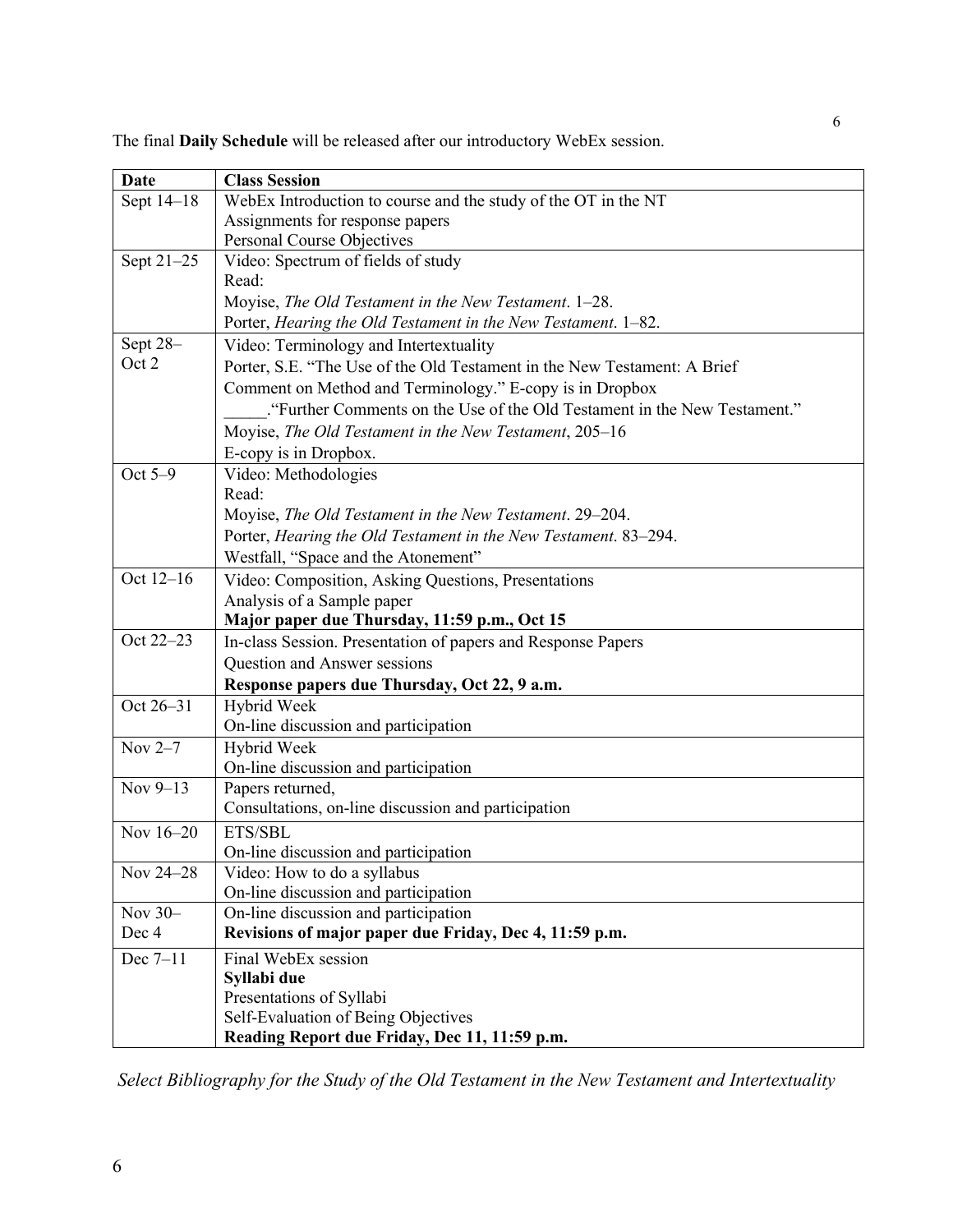- Aageson, James W. 'Scripture and Structure in the Development of the Argument in Romans 9- 11,' *CBQ* 48 (1986), 265-89*.*
- \_\_\_\_\_. 'Typology, Correspondence, and the Application of Scripture in Romans 9-11,' *JSNT* 31 (1987), 5 1-72.
- \_\_\_\_\_. *Written Also for our Sake. Paul and the Art of Biblical Interpretation*. Louisville, KY: Westminster/John Knox Press, 1993.
- Abasciano, B.J. *Paul's Use of the Old Testament in Romans 9. 1-9: An Intertextual and Theological Exegesis*. LNTS 201; London: I & T Clark, 2005*.*
- Achtemeier, P.J. *'Omni Verbum Sonat:* The New Testament and the Oral Environment of Late Western Antiquity,' *JBL* 109 (1990), 3-27.
- Adamczewski, Bartosz. *The Gospel of John: A Hypertextual Commentary.* New York: Peter Lang, 2018. \_\_\_\_\_. *The Gospel of Mark: A Hypertextual Commentary.* New York: Peter Lang, 2014.
- Albl, M. "And Scripture Cannot Be Broken": The Form and Formation of the Early Testimonia *Collections*. Leiden: Brill, 1999.
- Aletti, J.-N. *Israel et la Loi dans la Letter aux Romains*. L.D., 173; Paris: Cerf, 1998.
- Alexander, T. Desmond. *From Eden to the New Jerusalem: An Introduction to Biblical Theology*. Grand Rapids: Kregel, 2009.
- Archer, G.L. and Chirichigno, G. *Old Testament Quotations in the New Testament*. Chicago: Moody, 1983.
- Barrett, Charles K. *New Testament Background: Selected Documents: Revised and Expanded Edition.* San Francisco, CA: HarperOne, 1995.
- Barth, M. 'The Old Testament in Hebrews: An Essay in Biblical Hermeneutics' in Klassen, W. and Snyder, G.F., *Current Issues in New Testament Interpretation.* New York: Harper & Row, 1962, 53-78*,* 263-73.
- Bateman, Herbert W. *Early Jewish Hermeneutics and Hebrews 1:5-13. The Impact of Early* Jewish Hermeneutics on the Interpretation of a Significant New Testament Passage. New York: P. Lang, 1997.
- Baukham, Richard. *The Jewish World Around the New Testament*. Grand Rapids: Baker, 2010.
- Beale, G.K. *Handbook on the New Testament Use of the Old Testament: Exegesis and Interpretation*. Grand Rapids: Baker, 2012.
- \_\_\_\_\_. *John's Use of the Old Testament in Revelation*. JSNTS 166; Sheffield: Sheffield Academic Press, 1999.
- \_\_\_\_\_. *A New Testament Biblical Theology: The Unfolding of the Old Testament in the New.* Grand Rapids: Baker Academic, 2011.
- \_\_\_\_\_. *The Temple and the Church's Mission*. Downers Grove, IL: InterVarsity, 2004.
- \_\_\_\_\_ (ed.). *The Right Doctrine from the Wrong Texts? Essays on the Use of the Old Testament in the New*. Grand Rapids: Baker, 1994.
- Beale, G.K. and D.A. Carson. *Commentary on the New Testament Use of the Old Testament*. Grand Rapids, MI: Baker, 2007.
- Beaton, R. *Isaiah's Christ in Matthew's Gospel*. SNTS 123; Cambridge: Cambridge University Press, 2002.
- Belleville, L. *Reflections of Glory: Paul's Polemical Use of the Moses-Doxa Tradition in 2 Corinthians 3.1-18*. JSNTSup. 52; Sheffield: Sheffield Academic Press, 1991.
- Berding, Kenneth, Jonathan Lunde, Stanley N. Gundry, and Walter C. Kaiser Jr. *Three Views on the New Testament Use of the Old Testament*. Counterpoints: Bible and Theology; Grand Rapids: Zondervan, 2008.
- Berger, K. 'Abraham in den paulinischen Hauptbriefen,' *MTZ* 17 (1966), 47-89.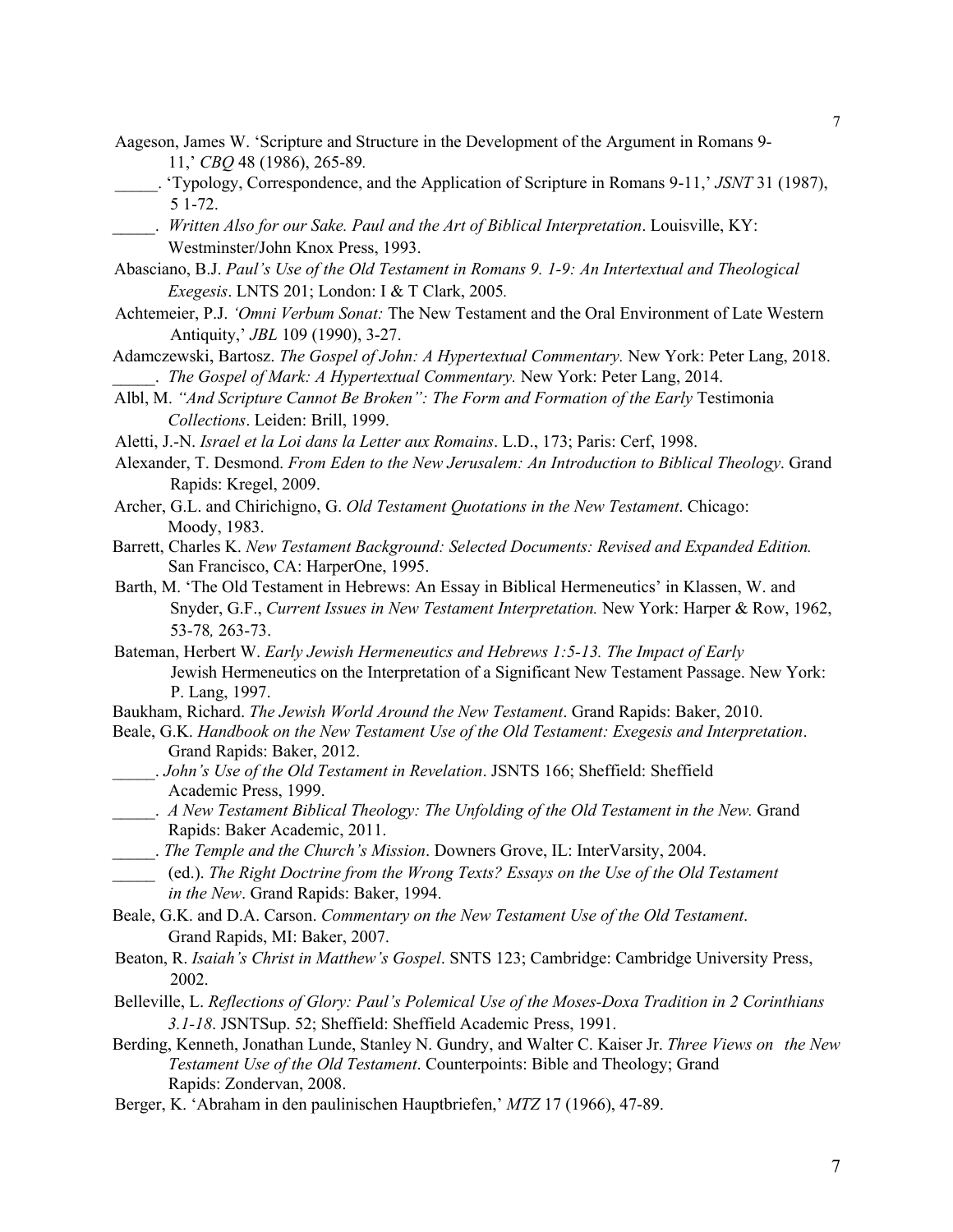- Berkley, T.W. *From a Broken Covenant to Circumcision of the Heart: Pauline Intertextual Exegesis in Romans 2:17-29*. SBLDS, 175; Atlanta: SBL, 2000.
- Betz, 0. 'The Eschatological Interpretation of the Sinai-Tradition in Qumran and in the New Testament,' *RevQ* 21(1967), 89-107.
- Black, M. 'The Christological Use of the Old Testament in the New Testament,' *NTS* 18 (1971-72), 1-14.
- Bock, D.L. *Proclamation from Prophecy and Pattern: Lucan Old Testament Christology*. JSNTSup. 12; Sheffield: JSOT Press, 1987.
- Brodie, Thomas L., Dennis R. MacDonald, and Stanley E. Porter (eds). *The Intertextuality of the Epistles: Explorations of Theory and Practice*. New Testament Monographs; Sheffield: Sheffield Phoenix, 2005.
- Brown, R.E. *The Birth of the Messiah: A Commentary on the Infancy Narratives in the Gospels of Matthew and Luke*. AB Reference Library; Rev. ed; New York: Doubleday, 1993.
- Bruce, F.F. *New Testament Development of Old Testament Themes*. Grand Rapids: Eerdmans, 1968.
- Büchel, C. 'Der Hebräerbrief und das Alte Testament,' *TSK* 79 (1906), 508-91.
- Capes, David B. *Old Testament Yahweh Texts in Paul's Christology*. WUNT, 2.47. Tübingen: J. Mohr Siebeck, 1992.
- Capshaw, J.L. *A Textlinguistic Analysis of Selected Old Testament Texts in Matthew 1-4*. New York: P. Lang, 2004.
- Carson, C.A. and Williamson, H.G.M. (eds.), *It Is Written. Scripture Citing Scripture: Essays in Honour of Barnabas Lindars*. Cambridge: Cambridge University Press, 1988.
- Charlesworth, J.H. and Evans, C.A. *The Pseudepigrapha and Early Biblical Interpretation*. JSPSup. 14; Sheffield: JSOT Press, 1993.
- Chilton, B.D. 'Romans 9-11 as Scriptural Interpretation and Dialogue with Judaism,' *Ex Audita*  4 (1988), 27-37.
- Chirichiqno, Gregory, Gleason Leonard Archer, *Old Testament Quotations in the New Testament: A Complete Survey*. Eugene, OR: Wipf & Stock, 2005.
- Ciampa, R.E. *The Presence and Function of Scripture in Galatians 1 and 2*. WUNT, 2.102; Tubingen, Mohr Siebeck, 1998.
- Cohen, N. *Jewish Bible Personages in the New Testament*. Lanham, MD: University Press of America, 1989.
- Court, J.M. (ed.). *New Testament Writers and the Old Testament. An Introduction*. London: SPCK, 2002.
- Davidson, Richard M. *Typology in Scripture: A Study of Hermeneutical* TUPOS *Structures*. Berrien Springs, Mich.: Andrews University Press, 1981.
- Das, A.A. *Paul, the Law and the Covenant*. Peabody, MA; Hendrickson, 2001.
- Dodd, C.H. *According to Scripture. The Sub-structure of New Testament Theology*. London: James Nisbet, 1952.
- Dykstra, Tom. *Mark Canonizer of Paul: A New Look at Intertextuality in Mark's Gospel*. Myrtle Beach, SC: Ocabs Press, 2012.
- Ellis, E. Earle. *The Old Testament in Early Christianity: Canon and Interpretation in the Light of Modern Research*. Eugene, OR: Wipf & Stock, 2003.
	- \_\_\_\_\_. *Paul's Use of the Old Testament.* Edinburgh: Oliver & Boyd, 1957; repr. Grand Rapids: Baker, 1981.
- \_\_\_\_\_. *Prophecy and Hermeneutic in Early Christianity*. WUNT, 18. Tübingen: Mohr Siebeck; repr. Grand Rapids: Baker, 1995.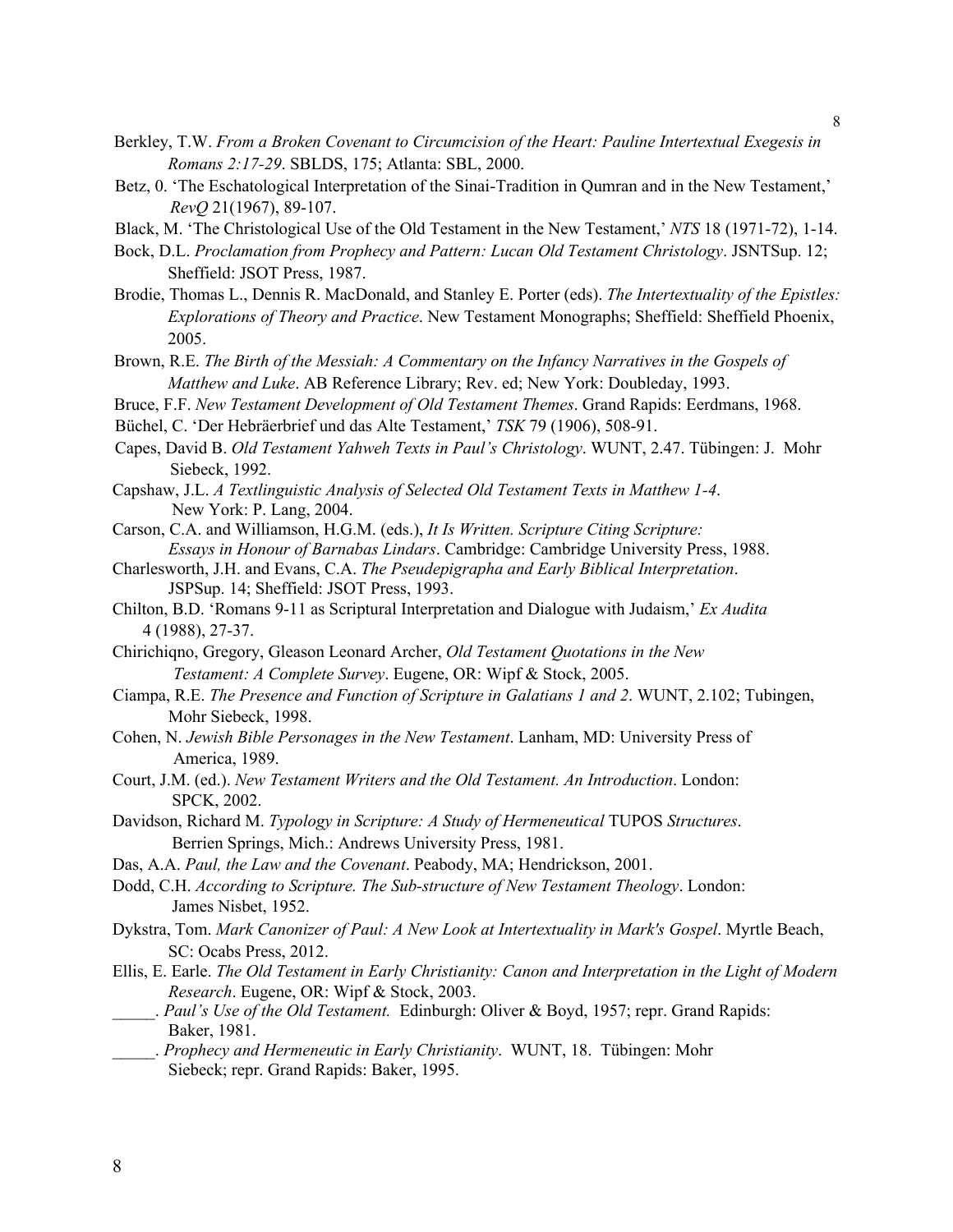- Evans, C.A. *Ancient Texts for New Testament Studies: A Guide to the Background Literature.* Grand Rapids, MI: Hendrickson, 2009.
- \_\_\_\_\_. *From Prophecy to Testament: The Function of the Old Testament in the New*. Peabody, MA: Hendrickson, 2004.
- \_\_\_\_\_. "Jewish Exegesis", in *Dictionary for Theological Interpretation of the Bible*, edited by Kevin Vanhoozer; Baker Academic, 2005.
- \_\_\_\_\_. "The Old Testament in the New", in *The Face of New Testament Studies*, edited by Scot McKnight and Grant Osborne. Baker Academic, 2004.
- Evans, C.A. and J.A. Sanders (eds.). *Early Christian Interpretation of the Scriptures of Israel.* JSNTSup. 148; Sheffield: Sheffield Academic Press, 1997.
	- \_\_\_\_\_ *Paul and the Scriptures of Israel*. Sheffield: JSOT Press, 1993.
- Fewell, Danna Nolan. *Reading between Texts: Intertextuality and the Hebrew Bible*. Literary Currents in Biblical Interpretation; Louisville, KY: Westminster John Knox Press, 1992.
- France, R.T. *Jesus and the Old Testament: His Application of Old Testament Passages to Himself and His Mission.* London: Tyndale Press, 1971.
- Freed, E.D. *Old Testament Quotations in the Gospel of John*. NovTSup. 11; Leiden: Brill, 1965.
- Gelardini, Gabriela. *Hebrews: Contemporary Methods, New Insights*. Leiden; Boston: Brill, 2005.
- Goldsworthy, Graeme. *Christ-Centered Biblical Theology: Hermeneutical Foundations and Principles*. Downers Grove, IL: InterVarsity, 2012.
- Goppelt, Leonhard. *Typos: The Typological Interpretation of the Old Testament in the New*. Grand Rapids: Eerdmans, 1982.
- Goulder, M.D. *Midrash and Lection in Matthew*. London: SPCK, 1974.
- Gundry, R.H. *The Use of the Old Testament in St. Matthew 's Gospel. With Special Reference to the Messianic Hope.* Leiden: Brill, 1967.
- Hanson, A.T. *The Living Utterances of God: The New Testament Exegesis of the Old*. London: Darton, Longman and Todd, 1983.
	- \_\_\_\_\_. *The New Testament Interpretation of Scripture*. London: SPCK, 1980.
		- \_\_\_\_\_. *Studies in Paul's Technique and Theology.* Grand Rapids: Eerdmans, 1974.
- Hartman, L. *Prophecy Interpreted: The Formation of Some Jewish Apocalyptic Texts and of the Eschatological Discourse: Mark 13 par.* ConBNT 1; Lund: Gleerup, 1966.
- Hays, R.B. *The Conversion of the Imagination: Paul as Interpreter of Israel's Scripture.* Grand Rapids: William B. Eerdmans, 2005.
- \_\_\_\_\_. *Echoes of Scripture in the Gospels.* Waco, TX: Baylor University Press, 2018.
- \_\_\_\_\_. *Echoes of Scripture in the Letters of Paul*. New Haven: Yale University Press, 1989.
- \_\_\_\_\_. *Reading Backwards: Figural Christology and the Fourfold Gospel Witness*. Waco, TX: Baylor University Press, 2016 (reprint).
- Holtz, Traugott. *Untersuchungen über die Alttestamentlichen Zitate bei Lukas.* Berlin: Akademie-Verlag, 1968.
- Hoskins, Paul M. *Jesus as the Fulfillment of the Temple in the Gospel of John*. Paternoster Biblical Monographs; Eugene, OR: Wipf & Stock, 2007.
- Hubbard, Moyer V. *New Creation in Paul's Letters and Thought*. SNTSMS, 119. Cambridge: Cambridge University Press, 2002.
- Hübner, Hans. *Vetus Testamentum in Novo*. 3 vols. Göttingen: Vandenhoeck & Ruprecht, 1997-.
- Juel, D. *Messianic Exegesis: Christological Interpretation of the Old Testament in Early Christianity.* Philadelphia: Fortress Press, 1988.
- Kaiser, Walter C., Jr. *Uses of the Old Testament in the New*. Eugene, OR: Wipf & Stock, 2001 reprint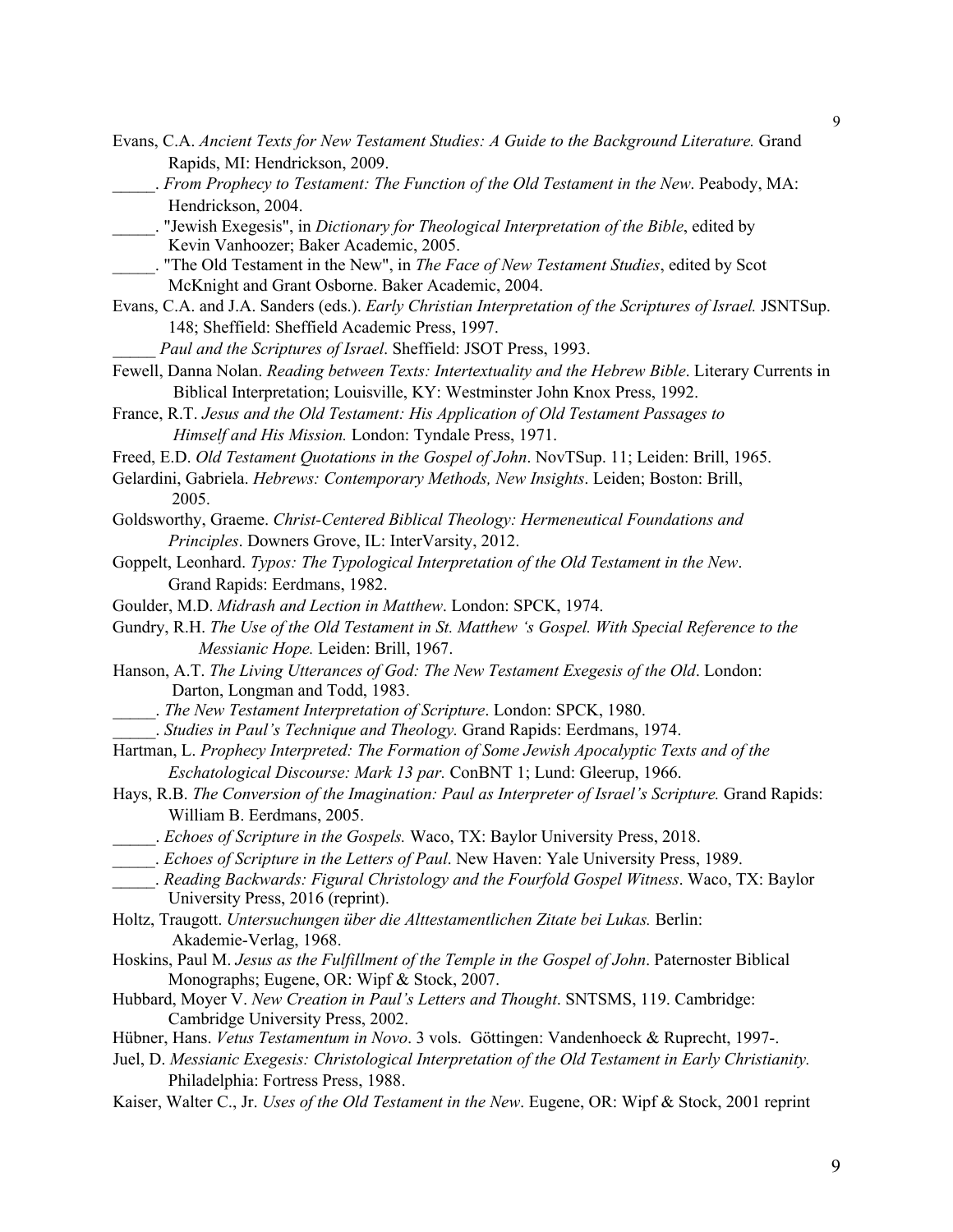from 1985.

- Kaiser, Walter C., Jr., Darrell Bock, and Peter Ens. *Three Views on the New Testament Use of the Old Testament*. Grand Rapids, MI: Zondervan, 2008.
- Keesmaat, S.C. *Paul and his Story: (Re)Interpreting the Exodus Tradition*. JSNTSup 181; Sheffield: Sheffield Academic Press, 1999.
- Kistemaker, S. *The Psalm Citations in the Epistle to the Hebrews.* Amsterdam: Van Soest, 1961.
- Knowles, M. *Jeremiah in Matthew's Gospel: The Rejected-Prophet Motif in Matthaean Redaction*. JSNT Sup. 68; Sheffield: JSOT Press, 1993.
- Koch, D.A. *Die Schrjfl als Zeuge des Evangeliums: Untersuchungen zur Werwendung und zum Verstdndnis der Schrjft bei Paulus*. BHT 69; Tubingen: Mohr Siebeck, 1986.
- Koet, B.J. *Five Studies on Interpretation of Scripture in Luke-Acts*. SNTA 14; Leuven: Leuven University Press, 1989.
- Lindars, B. *New Testament Apologetic: The Doctrinal Signjficance of the Old Testament Quotations*. London: SCM Press, 1961.
- Litke, Wayne Douglas. *Luke's Knowledge of the Septuagint: A Study of Citations in Luke-Acts*. Ph.D. diss., McMaster University, 1993.
- Longenecker, R.N. *Biblical Exegesis in the Apostolic Period* (Grand Rapids: Eerdmans, *1975).*
- Lunde, Jonathan and Ken Berding, eds. *Three Views on the New Testament's Use of the Old Testament*. Zondervan, 2008.
- Marcus, J. *The Way of the Lord: Christological Exegesis of the Old Testament in the Gospel of Mark*. Edinburgh: T & T Clark, 1993.
- Martin, Francis (ed). *Narrative Parallels to the New Testament*. Atlanta: Scholars Press, 1988.
- Martin, Alfred and Martin, John. *Isaiah: The Glory of the Messiah*. Chicago: Moody, 1983.
- McNeile, A.H. *Deuteronomy. Its Place in Revelation*. London: Longman's, 1912.
- Menken, M.J.J. *Matthew's Bible: The Old Testament Text of the Evangelist*. Dudley, MA: Uitgeverij Peeters, 2004.
- \_\_\_\_\_ *Old Testament Quotations in the Fourth Gospel. Studies in Textual Form*. Kampden: Kok Pharos Pub. House, 1996.
- Michel, Otto. *Paulus und seine Bibel*. BFCT, 2.18; Gütersloh: Bertelsmann, 1929; reprint ed., Darmstadt: Wissenschaftliche Buchgesellschaft, 1972.
- Miller, Dale and Miller, Patricia. *The Gospel of Mark as Midrash on Earlier Jewish and New Testament Literature*. Lewiston, NY: E. Mellen Press, 1990.
- Moyise, Steve. *Evoking Scripture: Seeing the Old Testament in the New*. London: T&T Clark, 2008.
- \_\_\_\_\_. *Jesus and Scripture: Studying the New Testament Use of the Old Testament.* Grand Rapids, MI: Baker, 2011.
- \_\_\_\_\_. *The Later New Testament Writings and Scripture: The Old Testament in Acts, Hebrews, the Catholic Epistles and Revelation.* Grand Rapids, MI: Baker, 2012.
- \_\_\_\_\_. *The Old Testament in the New*. T&T Clark Approaches to Biblical Studies; New York: T&T Clark, 2001.
- \_\_\_\_\_. *The Old Testament in the Book of Revelation.* LNTS. London: T&T Clark, 2014.
	- \_\_\_\_\_. *Paul and Scripture: Studying the New Testament Use of the Old Testament*. Grand Rapids: Baker, 2010.
- Moyise, Steve (ed.). *The Old Testament in the New Testament. Essays in Honour of L.L. North*. Sheffield: Sheffield Academic Press, 2000.
- Moyise, S. and Menken, M.J.J. (eds). *Deuteronomy in the New Testament*. London: T&T Clark,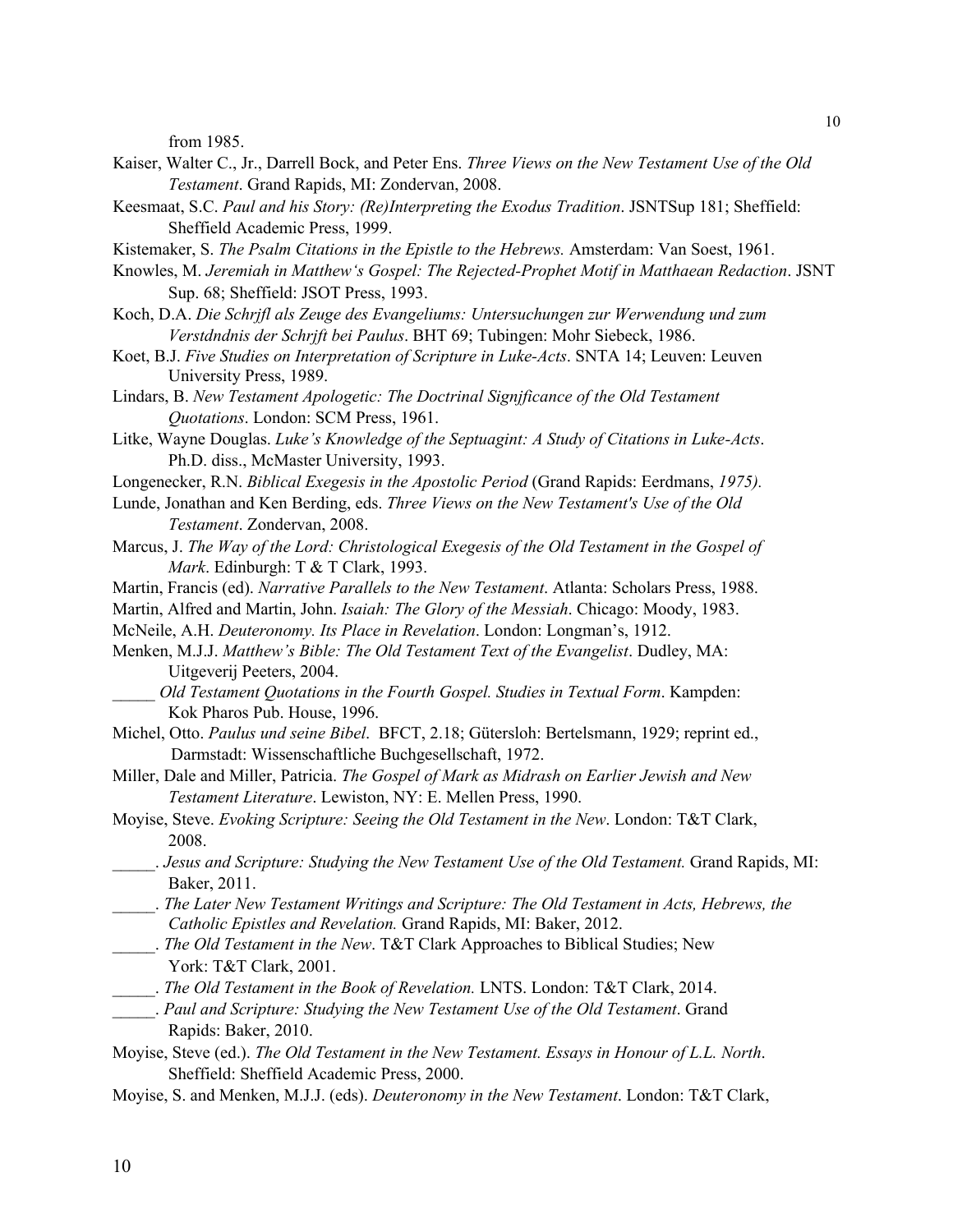2007.

- \_\_\_\_\_. *Isaiah in the New Testament*. London: T & T Clark, 2005.
	- \_\_\_\_\_. *Psalms in the New Testament*. London: T & T Clark, 2004.
- Müller, M. *The First Bible of Church: A Plea for the Septuagint*. JSOTSup. 206; Sheffield: Sheffield Academic Press, 1996.
- New, David Stewart. *Old Testament Quotations in the Synoptic Gospels, and the Two-Document Hypothesis*. M.A. thes., McMaster University, 1990.
- Newman, Carey C. *Paul's Glory-Christology: Tradition and Rhetoric.* NovTSup 69; Leiden: Brill, 1992.
- Nicole, Roger, "New Testament Use of the Old Testament," in Carl Henry (ed), *Revelation and the Bible*. Grand Rapids: Baker, 1958, 137-151. Access at http://www.bibleresearcher.com/nicole.html
- Oegema, Gerbern S. *Für Israel und die Völker: Studien zum alttestamentlich-jüdischen Hintergrund der paulinischen Theologie*. Leiden; Boston: Brill, 1999.
- Oropeza, B. J. and Steve Moyise. *Exploring Intertextuality: Diverse Strategies for New Testament Interpretation of Texts*. Eugene, OR: Wipf and Stock, 2016.
- Oudersluys, R.C. 'Exodus in the Letter to the Hebrews," in Cook, J.I. (ed), *Grace upon Grace*. Grand Rapids: Eerdmans, 1975*,* 143-52.
- Pate, A. Marvin. *The Reverse of the Curse: Paul, Wisdom, and the Law*. Tübingen: Mohr Siebeck, 2000.
- Ploch, W. *Jesaja Worte in der synoptischen Evangelientradition*. St. Ottilien: EOS Verlag, 1993.
- Porter, S.E. "Further Comments on the Use of the Old Testament in the New Testament," in Brodie, MacDonald, and Porter (eds), *The Intertextuality of the Epistles*,
- \_\_\_\_\_."The Use of the Old Testament in the New Testament: A Brief Comment on Method and Terminology," in Evans and Sanders (eds), *Early Interpretation of the Scriptures of Israel*.
- Porter, S.E. (ed.). *Hearing the Old Testament in the New Testament*. McMaster NT Studies Series; Grand Rapids: Eerdmans, 2006.
- Porter, Stanley E. and Christopher D. Stanley (eds). *As It Is Written: Studying Paul's Use of Scripture*. SBL Symposium Series, 50. Atlanta: SBL, 2008.
- Reeves, John C. *Bible and Qu'ran: Essays in Scriptural Intertextuality*. Symposium Series; Atlanta: SBL, 2003.
- Schneck, R. *Isaiah in the Gospel of Mark 1-VIII*. Vallejo, CA: BIBAL Press, 1994.
- Schröger, Friedrich. *Der Verfasser des Hebraerbriefes als Schr~fiausleger*. Begensburg: F. Pustet, 1968.
- Schuchard, B.G. *Scripture within Scripture: The Interrelationship of Form and Function in the Explicit Old Testament Citations in the Gospel of John*. SBLDS 133; Atlanta: Scholars Press, 1992.
- Scott, James M. *Adoption as Sons of God: An Exegetical Investigation into the Background of ΥΙΟΘΕΣΙΑ in the Pauline Corpus*. WUNT, 2.48. Tübingen: Mohr Siebeck, 1992.
- Shepherd, Michael B. *The Text in the Middle.* Studies in Biblical Literature 162. New York: Peter Lang, 2014.
- Simonetti, Manlio. *Biblical Interpretation in the Early Church*. London: Continuum, 2002.
- Soares Prabhu, G.M. *The Formula Quotations in the Infancy Narrative of Matthew: An Enquiry into the Tradition History of Mt. 1-2*. AnBib 63; Rome: Pontifical Biblical Institute Press, 1976.
- Sowers, S.G. *The Hermeneutics of Philo and Hebrews: A Comparison of the Interpretation of*